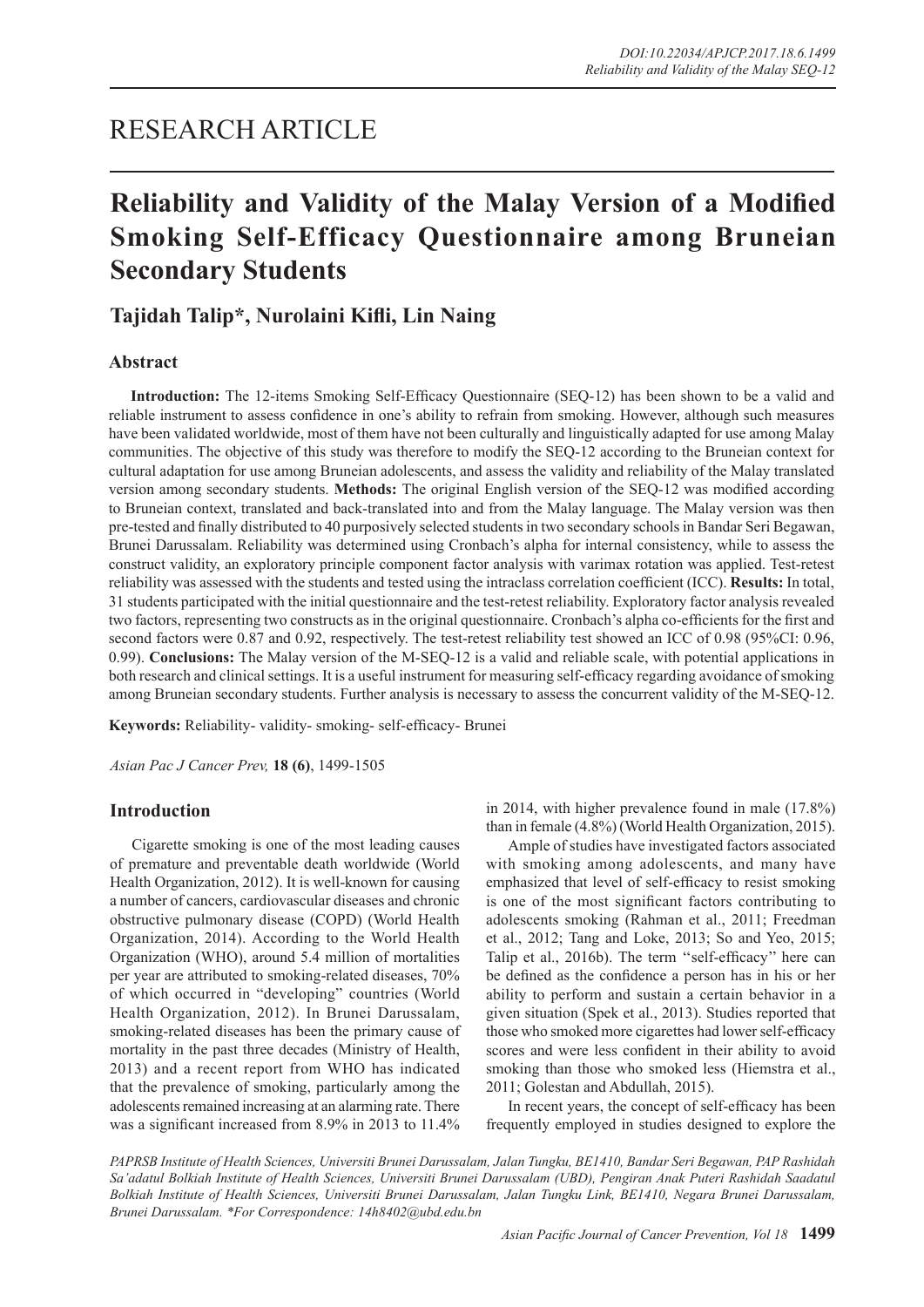#### *Tajidah Talip et al*

contribution of the level of confidence in the prediction of resistance to smoking, however, majorities have measured adolescents' smoking self-efficacy with the instruments developed for the adult population. Delveno et al. (2004) suggested that this approach should not be considered as always reliable and valid. Thus, Lawrance (1986) has suggested that there is a need to modify the instrument to reflect age-related differences for the adolescent population. And that, the instrument must also first be subjected to test of both validity and reliability.

The 12-item Smoking Self-Efficacy Questionnaire (SEQ-12) has been shown to be a valid and reliable instrument to assess confidence in one's ability to refrain from smoking in a variety of different situations involving both internal (e.g. feeling stresses) and external stimuli (e.g. presence of stimuli associated with cigarettes and other people smoking) (Etter et al., 2000; Lazuras et al., 2009). It has demonstrated test-retest reliability as well as content, construct, and predictive validity when used among a variety of populations (Etter et al., 2000). However, although such measures have been developed and validated worldwide, again most of them have not been culturally and linguistically adapted for use among the Malays. Limited effort has been made to translate these questionnaires into valid and reliable Malay language questionnaires. It is therefore, necessary to examine the validity and reliability of the measure in Malay version, before it can be adapted to Malay speaking communities. Hence, the aim of this study was to modify the SEQ-12 according to Bruneian context to culturally adapt the SEQ-12 for use particularly in Bruneian adolescents, as well as to assess its validity and reliability, which will be useful for future smoking related studies among secondary school students in Brunei.

## **Materials and Methods**

#### *Study Design*

A quantitative study using a cross-sectional study design was conducted in August 2016.

#### *Participants*

Participants were recruited from two government secondary schools in Bandar Seri Begawan. We included both male and female secondary school students from Year 7, 8, and 9. A total of 40 participants were recruited with purposive sampling to ensure a good variation among years or classes and gender. All potential participants and their parents were given a letter that comprised of participant information sheet (PIS) and consent form requesting their permission to participate in the study. The inclusion criteria were: participants with or without co-morbidity, able to read and write both Malay and English, capable of giving written informed consent and willing to fill two sets of the questionnaire for test and retest. Participants who were not able to read and write in both Malay and English, not capable of giving written informed consent and not willing to fill two sets of the questionnaire were excluded. In total, 31 students consented to participate in the study, the response rate is 77.5%.

#### *Data Collection Instrument*

#### *The Modified Smoking Self-Efficacy Questionnaire (M-SEQ-12)*

The M-SEQ-12 is a modified version of the original Smoking Self-Efficacy Questionnaires (SEQ-12) developed by Etter et al., (2000). Similar to SEQ-12, M-SEQ-12 is a two-dimensional 12-item scale use to assess confidence in one's ability to refrain from smoking in a variety of different situations involving both internal (e.g. feeling stresses) (6 items; e.g. when I feel stressed, when I feel angry) and external stimuli (e.g. being with smoker) (6 items; e.g. when I am with smokers, when offered a cigarette) with a 5-point Likert scale (1= not at all sure to 5= absolutely sure). M-SEQ-12 scores are obtained by summing across all scale items. The scores range from 12 to 60, with higher scores indicating a high level of self-efficacy (greater behavior control to resist smoking) and lower score indicates a low level of self-efficacy (poor behavioral control to resist smoking).

In addition, information on age, gender, ethnicity, education level and current self-reported smoking status (smoker or non-smoker) was also obtained from the participants. Non-smoker in this context is defined as someone who, at the time of survey, does not smoke cigarette at all. While smoker is defined as someone who, at the time of survey, smokes cigarette, either daily or occasionally.

## *Modification of Smoking Self-Efficacy Questionnaire (SEQ-12)*

To accommodate the questionnaires for use in Bruneian context, a modification on the SEQ-12 was made, with questions and/or words that are able to capture appropriate experience in our targeted Bruneian adolescents' culture (Cha et al., 2007; Sousa and Rojjanasrirat, 2011). The questionnaire was modified based on our previous exploratory study findings (Talip et al., 2016a). As a result, 6 items were retained ("When I feel the urge to smoke", "When I feel depressed", "When I am angry", "When I want to think about a difficult situation", "When I am with smokers" and "After a meal") and the remaining 6 items ("When I feel nervous", "When I feel very anxious", "Having a drink with friends", "Drinking beer, wine", "Having coffee or tea" and "When celebrating something") were discarded and replaced by items ("When seeing someone else smoking", "When offered a cigarette", "When I need to concentrate", "When my friends/family want me to smoke", "When I have lots of extra pocket money" and "When I am bored or waiting").

Analysis of the discarded items indicated that they were not relevant to the Bruneian adolescents' culture. For instance, we identified that smoking when "Having a drink with friends", "Having coffee or tea", "When celebrating something" and "Drinking beer, wine" in the SEQ-12 were not mainly and frequently practiced by the Bruneian adolescents. Furthermore, "Drinking beer, wine" was deemed inappropriate for Muslims participants who make up majority of the Bruneian population. Muslims are strictly prohibited from drinking alcohol and wine. We acknowledge the need to be sensitive to cultural and religious needs in our questionnaires. Instead in our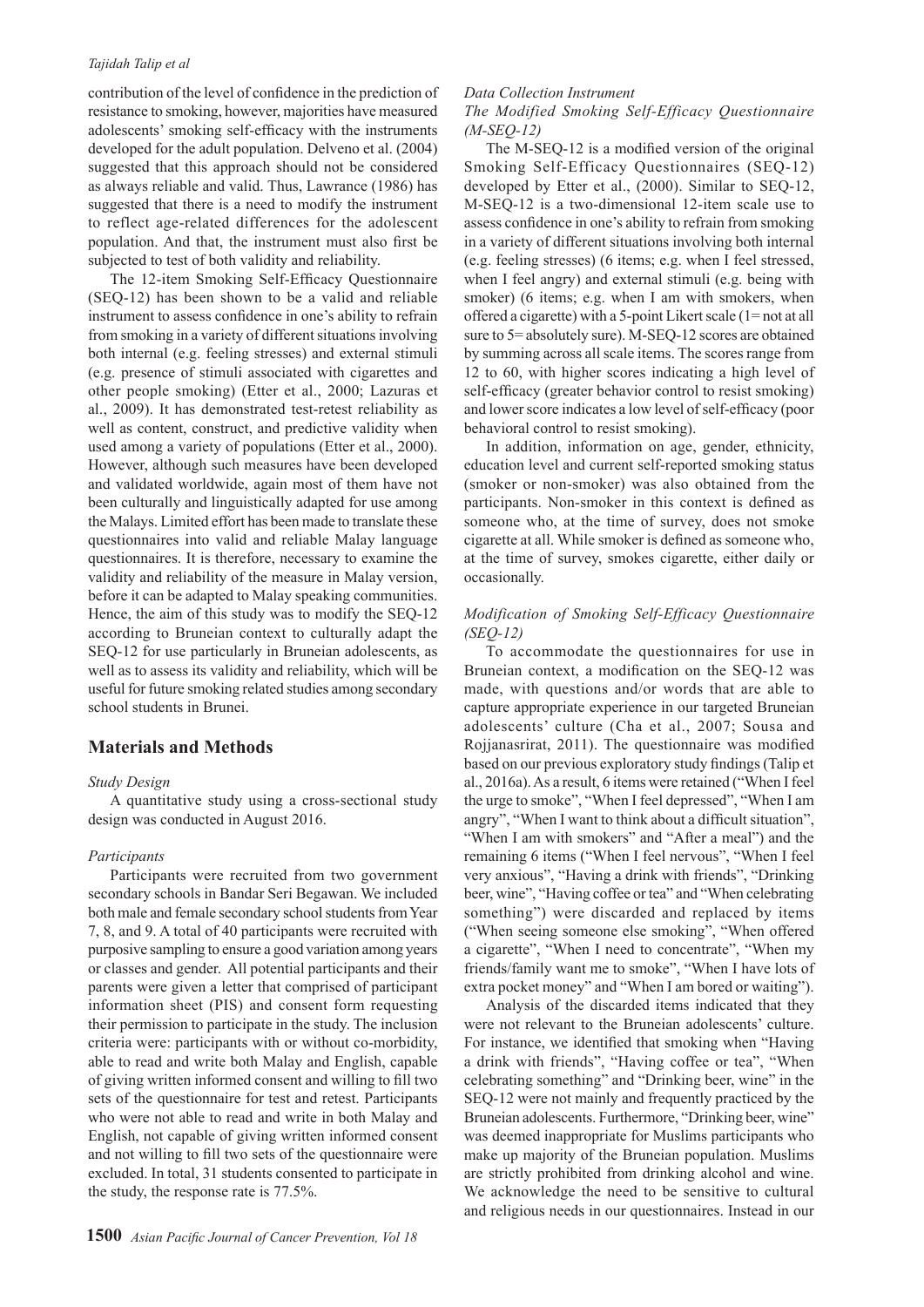exploratory findings, we found participants were mainly unable to resist smoking when seeing someone else smoking, when offered a cigarette, when they need to concentrate, when bored or waiting and when they have lots of extra money. Therefore, we replaced and ensured that all categories of these high risk situations identified in our previous qualitative data were represented in the scale (Talip et al., 2016a). In addition, we felt this was appropriate for our future studies in assessing current smoking-related studies among adolescents in Brunei.

#### *Translation*

This study used a forward-backward translation procedure. In this procedure, a forward translation was produced from the original language (English) to Malay language. Translation was done by two researchers (T.T and N.K) who were fluent in both Malay and English, and back-translated into English language by an English school teacher (E.M) who was also fluent in Malay, to ensure high face validity. Any differences that existed among the three parties were discussed, and common consensus was achieved. The final version was reviewed by an expert in both languages (NS.K). To ensure comprehensibility, the final Malay version was then pre-tested on 5 students, with different smoking status and age, and who did not participate in the main study. Any questions which were difficult to understand were rephrased and discussed again with the translators in identifying the best possible wordings.

#### *Data Collection Procedure*

The study was conducted at a time and date convenient for participants' schedules and were held at their respective schools. Prior to the distribution of questionnaires, the participants were informed that their participation would not affect their study progress and re-assured regarding the anonymity and confidentiality of the outcome from the study. All questionnaires were self-administered, however assisted guidance was available from one of the authors (T.T) of this study and trained assistance (H.M) to assist the participants where necessary. Teachers were not allowed to be present while the survey was being administered, this is to further ensure the confidentiality and to reduce fear of reprisal among the participants. To ensure completeness of the returned questionnaires, an onsite checking was done.

Test–retest reliability was conducted among the same 31 students. These students were asked to remember a code name to maintain their anonymity. Two weeks after the initial testing, retesting was conducted by distributing the same questionnaire. The students were asked to use the same code as in the previous test. Less than 10 minutes was utilized to complete the questionnaires. The response rate for both first and second set of questionnaires was 100%.

#### *Data Analysis*

Data entry and analysis was done using IBM SPSS version 21 (SPSS Inc., IL, US). The P value was set at 0.05. Descriptive statistics were computed for demographic variables. Means and standard deviations were calculated for normally distributed continuous variable, and frequencies and percentages for categorical variables. Total scores were obtained by summing across all 12 items. A test of normality was conducted, and an exploratory factor analysis of the 12 items questionnaire was performed using a principal component method with varimax rotation to identify the underlying factors of the questionnaire. Prior to this analysis, the Kaiser-Meyer-Olkin (KMO) measure of sampling adequacy and Bartlett's Test of Sphericity were analyzed to evaluate whether the data fulfilled the assumptions for carrying out a factor analysis.

Cronbach's alpha was analyzed to assess the internal consistency reliability of the questionnaire. An alpha of ≥0.7 was considered reliable (Schmitt, 1996; Spek et al., 2013). Test-retest reliability was analyzed using the intraclass correlation coefficient (ICC) for the sum scores. The values of the ICC vary from 1 (perfectly reliable) to 0 (totally unreliable) and an ICC of >0.7 was considered acceptable (Al-Dubaai et al., 2012). In addition, a Bland-Altman plot was also used to confirm the agreement between the test and retest responses by calculating the mean differences between them. This method uses the mean difference between the two methods of measurement and the 95% limits of agreement as the mean difference (±2SD) (Bland and Altman, 1986).

#### *Ethical Considerations*

The study protocol was approved by the Pengiran Anak Puteri Rashidah Institute of Health Sciences Research Ethics Committee, Universiti Brunei Darussalam. Permission was also obtained from the Department of School Ministry of Education (MoE) Brunei Darussalam and school principals, prior to the commencement of this study. Considering the potential influence of the sensitive nature of the topic, reassurance regarding confidentiality, anonymity and their right to withdraw from the study at any time was re-emphasized to participants before the distribution of questionnaire.

#### **Results**

#### *Socio-demographic Characteristics*

In total, thirty-one (n=31) participants participated in the present study. Table 1 summarizes the demographic characteristics of the study participants. The median (IQR) age of the participants was 14.0 (2.0) years. The majority of the participants were male (67.7%), Malay (96.8 %), non-smokers (67.7%) and from Year 9 students (41.9%). The mean (SD) level of self-efficacy, measured by the M-SES-12, was 47.0 (12.3), i.e., 23.9 (5.98) and 23.1 (7.42) for the first and second factor, respectively. The distribution of the participants' scores on the M-SEQ-12 is shown in Table 2.

#### *Construct Validity of the M-SEQ-12*

The exploratory analyses of all 12 items revealed 2 factors accounted for 68.2% of the total variance. The first factor accounted for 36.4% of the variance and consisted of 6 items representing "extrinsic self-efficacy scale" (items 7-12). Factor loading ranged from 0.45-0.92, and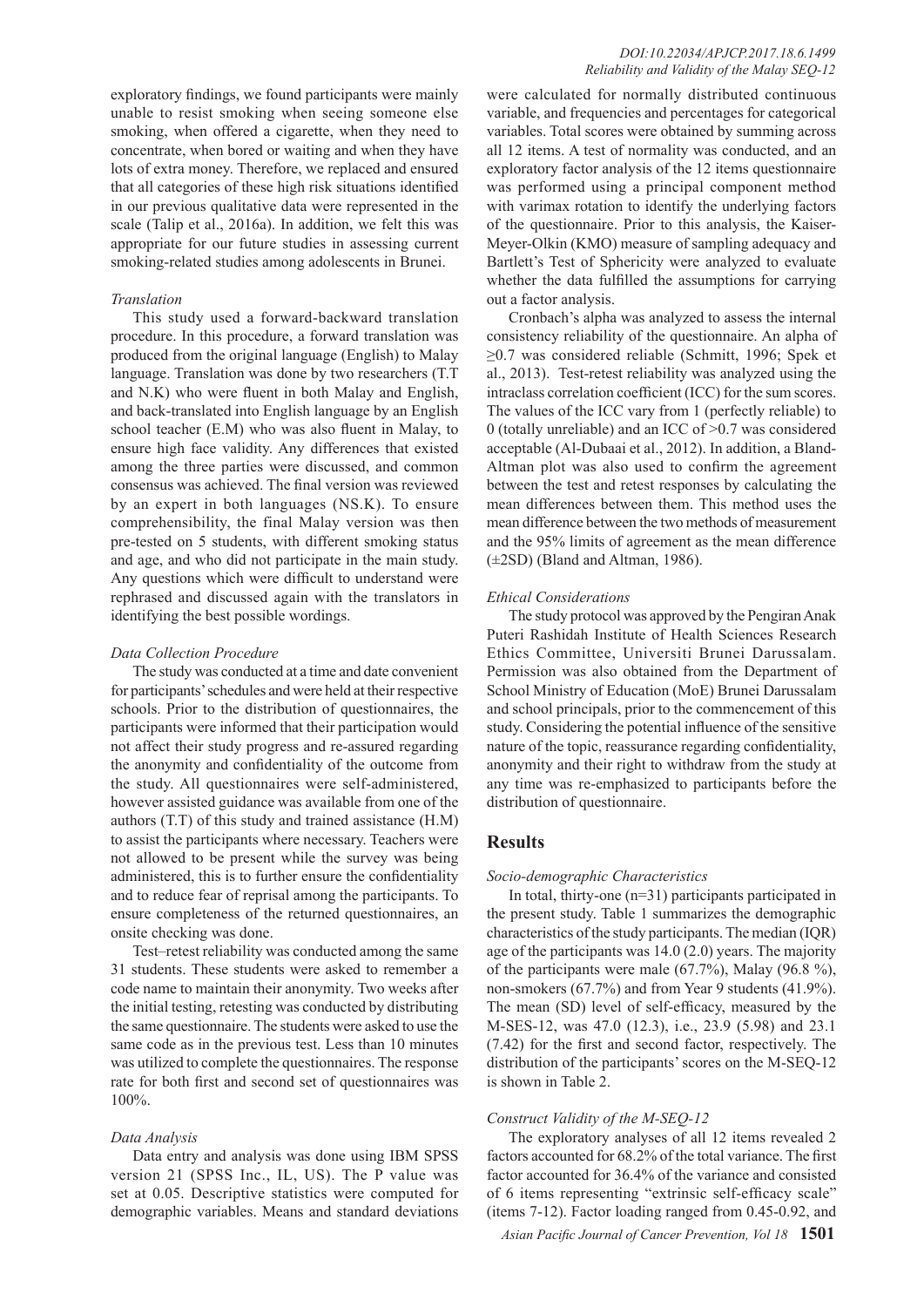#### *Tajidah Talip et al*

Table 1. Socio-Demographic Characteristics of the Participants ( $n = 31$ )

| Variable               | Median (IQR) | $n$ (%)   |
|------------------------|--------------|-----------|
| Gender                 |              |           |
| Male                   |              | 21 (67.7) |
| Female                 |              | 10(32.3)  |
| Age (Years)            | 14.0(2.0)    |           |
| 13                     |              | 8(25.8)   |
| 14                     |              | 14 (45.2) |
| 15                     |              | 7(22.6)   |
| 16                     |              | 2(6.5)    |
| Ethnicity              |              |           |
| Malay                  |              | 30(96.8)  |
| Philippines            |              | 1(3.2)    |
| <b>Education Level</b> |              |           |
| Year 7                 |              | 6(19.4)   |
| Year 8                 |              | 12 (39.7) |
| Year 9                 |              | 13 (41.9) |
| <b>Smoking Status</b>  |              |           |
| Smoker                 |              | 10(32.3)  |
| Non-smoker             |              | 21 (67.7) |

none of these items loaded significantly onto the second factor (Table 3). While, the second factor included the remaining 6 items representing "intrinsic self-efficacy scale" (items 1-6) and accounted for 31.8% of the variance with factor loadings ranging from 0.50-0.87. The mean (SD) for the first and second factor were 23.9 (5.98) and 23.1 (7.42), respectively. The KMO measure of sampling adequacy statistic was 0.66 and Barlett's test of Sphericity was significant  $(P<0.001)$ , indicating that assumptions required for the factor analysis was met.

## *Internal Consistency and Test-Retest Reliability of the M-SES-12*

The corrected item-total correlations and Cronbach's alpha coefficient for all 12 items of the M-SES are given in Table 4. Overall, values for all item-total correlations for the first factor and second factor were significant and greater than 0.4; ranges between 0.44-0.89 and 0.52-0.78 respectively, indicating that each scale of items had a good correlation with the other items comprising the overall scale score. On the other hand, Cronbach's alpha coefficient was 0.93 for the total scale, 0.87 for the first factor and 0.92 for the second factor. Cronbach's alpha coefficients for both factors were acceptable. With regards to the test-retest reliability, the analysis showed

Table 2. Distribution of Scores of the Participants on the M-SEQ-12 ( $n = 31$ )

| Item           |                                                                                                                                                     |            |                        | Score      |              |              |
|----------------|-----------------------------------------------------------------------------------------------------------------------------------------------------|------------|------------------------|------------|--------------|--------------|
|                |                                                                                                                                                     | $1, n$ (%) | $2, n$ (%)             | $3, n$ (%) | 4, n $(\% )$ | 5, n $(\% )$ |
| 1              | I can refuse it when I feel the urge to smoke.<br>Saya boleh menolaknya apabila saya mempunyai keinginan untuk<br>merokok.                          | 2(6.5)     | 4(12.9)                | 3(9.7)     | 8(25.8)      | 14(45.2)     |
| $\overline{2}$ | I can refuse it when seeing someone else smoking.<br>Saya boleh menolaknya ketika saya melihat orang lain merokok.                                  | 3(9.7)     | 4(12.9)                | 4(12.9)    | 5(16.1)      | 15(48.4)     |
| 3              | I can refuse it when I feel stressed.<br>Saya boleh menolaknya ketika saya merasa tertekan.                                                         | 0(0.0)     | 4(12.9)                | 5(16.1)    | 4(12.9)      | 18(58.1)     |
| 4              | I can refuse it when I am angry.<br>Saya boleh menolaknya ketika saya merasa marah.                                                                 | 3(9.7)     | 1(3.2)                 | 3(9.7)     | 5(16.1)      | 19(61.3)     |
| 5              | I can refuse it when I need to concentrate.<br>Saya boleh menolaknya ketika saya perlu menumpukan perhatian.                                        | 1(3.2)     | 2(6.5)                 | 6(19.4)    | 7(22.6)      | 15(48.4)     |
| 6              | I can refuse it when I want to think about a difficult problem.<br>Saya boleh menolaknya ketika saya hendak memikirkan masalah<br>yang sukar.       | 1(3.2)     | 7(22.6)                | 3(9.7)     | 5(16.1)      | 15(48.4)     |
| 7              | I can refuse it when I am with smokers.<br>Saya boleh menolaknya ketika saya bersama dengan perokok.                                                | 4(12.9)    | $5(16.1) \quad 3(9.7)$ |            | 3(9.7)       | 16(51.6)     |
| 8              | I can refuse it when my friends/family want me to smoke.<br>Saya boleh menolaknya apabila rakan-rakan/keluarga saya<br>menyuruh saya untuk merokok. | 2(6.5)     | 4(12.9)                | 5(16.1)    | 5(16.1)      | 15(48.4)     |
| 9              | I can refuse it after a meal or after sports.<br>Saya boleh menolaknya selepas makan atau selepas bersukan.                                         | 4(12.9)    | 3(9.7)                 | 2(6.5)     | 5(16.1)      | 17(54.8)     |
| 10             | I can refuse it when I am bored or waiting.<br>Saya boleh menolaknya ketika saya bosan atau ketika sedang<br>menunggu.                              | 4(12.9)    | 3(9.7)                 | 4(12.9)    | 4(12.9)      | 16(51.6)     |
| 11             | I can refuse it when offered a cigarette.<br>Saya boleh menolaknya ketika ditawarkan rokok.                                                         | 6(19.4)    | 3(9.7)                 | 3(9.7)     | 5(16.1)      | 14(45.2)     |
| 12             | I can refuse it when I have lots of extra pocket money.<br>Saya boleh menolaknya ketika saya mempunyai banyak lebihan<br>wang saku.                 | 2(6.5)     | 3(9.7)                 | 2(6.5)     | 4(12.9)      | 20(64.5)     |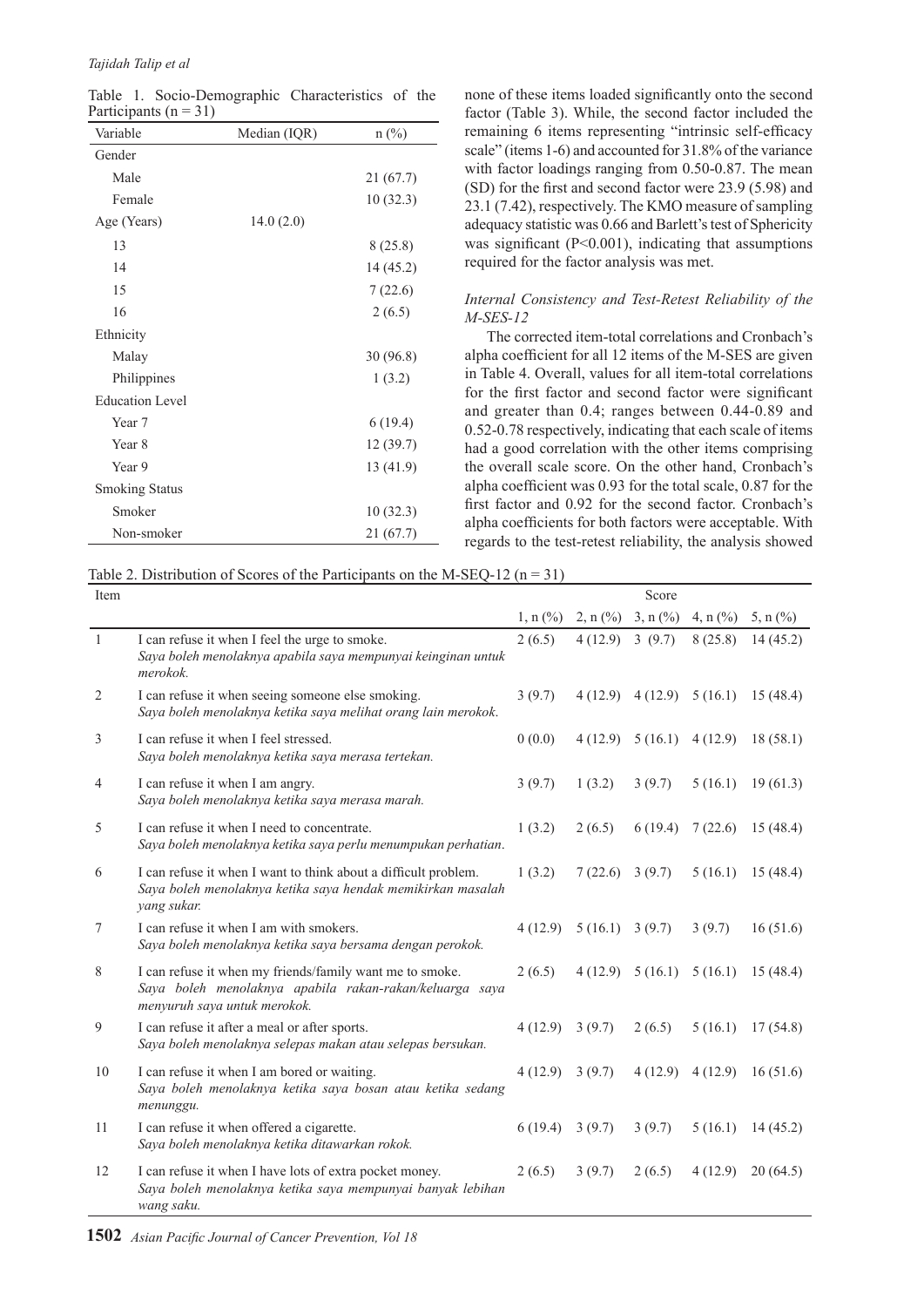Table 3. Exploratory Factor Analysis of 12-Items of the M-SEQ-12 Using Principal Component Extraction with Varimax Rotation

| Scale                                                     | Item                                                                                                                                                                                                                         | Loading on<br>2 factors                      |                      |
|-----------------------------------------------------------|------------------------------------------------------------------------------------------------------------------------------------------------------------------------------------------------------------------------------|----------------------------------------------|----------------------|
|                                                           |                                                                                                                                                                                                                              | F1                                           | F <sub>2</sub>       |
| Factor 1:<br><i>'Intrinsic</i><br>Self-Efficacy<br>Scale' | Q7. When I am with smokers<br>Q8. When my friends/family want<br>me to smoke<br>Q9. After a meal or after sports                                                                                                             | 0.44                                         | 0.65<br>0.87<br>0.64 |
|                                                           | Q10. When I am bored or waiting<br>Q11. When offered a cigarette<br>Q12. When I have lots of extra<br>pocket money.                                                                                                          |                                              | 0.85<br>0.8<br>0.5   |
| Factor 2:<br>'Extrinsic<br>Self-Efficacy<br>Scale'        | Q1. When I feel the urge to smoke<br>Q2. When seeing someone else<br>smoking<br>O3. When I feel stressed<br>Q4. When I am angry<br>Q5. When I need to concentrate.<br>Q6. When I want to think about a<br>difficult problem. | 0.82<br>0.75<br>0.82<br>0.89<br>0.92<br>0.45 | 0.45                 |

Note, Factor loading below 0.40 is omitted for clear presentation.



Figure 1. Bland-Altman Plot for the Test and Re-Test Measurements of the M-SEQ-12 Total Score

that the Malay version of the total M-SES-12 score had an ICC of 0.98 (95 % CI: 0.96, 0.99); 0.98 each for both first and second factor (Table 5). In addition, based on the Bland-Altman plot, the mean difference in the total M-SEQ-12 score between the test and retest of the

Table 4. Item-Total Correlation and Cronbach's Alpha Coefficient for the M-SEQ-12

| Scale       | Item                                                              | Item-total<br>correlation | Cronbach's<br>alpha |
|-------------|-------------------------------------------------------------------|---------------------------|---------------------|
| Factor      | Q7. When I am with smokers                                        | 0.82                      | 0.87                |
| 1           | Q8. When my friends/family want<br>me to smoke                    | 0.79                      |                     |
|             | Q9. After a meal or after sports                                  | 0.83                      |                     |
|             | Q10. When I am bored or waiting                                   | 0.89                      |                     |
|             | Q11. When offered a cigarette                                     | 0.84                      |                     |
|             | Q12. When I have lots of extra<br>pocket money.                   | 0.44                      |                     |
| Factor<br>2 | Q1. When I feel the urge to smoke<br>Q2. When seeing someone else | 0.65                      | 0.92                |
|             | smoking<br>Q3. When I feel stressed                               | 0.78                      |                     |
|             | Q4. When I am angry                                               | 0.63                      |                     |
|             | Q5. When I need to concentrate.                                   | 0.74                      |                     |
|             | Q6. When I want to think about a                                  | 0.73                      |                     |
|             | difficult problem.                                                | 0.52                      |                     |

Table 5. Descriptive Statistics and Test-Retest Reliability of the Total M-SEQ-12 Scores

|      | Mean $(SD)$          | Difference (Test - Retest) |                 | ICC $(95\%$ Cl)a |
|------|----------------------|----------------------------|-----------------|------------------|
|      |                      | Mean (SD)                  | (Min., Max.)    |                  |
| Test | 47.0(12.3)           | 1.35(1.84)                 | $(-2.00, 7.00)$ | 0.98(0.96, 0.99) |
|      | Re-test $45.6(11.6)$ |                            |                 |                  |

a Single-measure intraclass correlation using one-way random ANOVA model

questionnaire was 1.35 and the 95% limits of agreement were 5.03 and −2.33 (Table 5; Figure 1). It can be seen that all of the participants' total scores lay within the 95% limit of agreement except one.

#### **Discussion**

The aim of the present study was to develop an adapted and a modified Malay version of the SEQ-12 scale. This study successfully modified, translated and validated the Malay version of the M-SEQ-12 and it is applicable to be used among Bruneian adolescents. Generally, modification was made as to ensure its appropriateness with our targeted local Bruneian adolescents' culture and experiences. A forward and backward translation process was then performed with the aim to achieve equivalence between the English and translated Malay version. In addition, item relevancy and acceptability and content validity were also considered throughout the process.

During the administration of the questionnaire, the participants were asked to report on any items that were unclear. None of them had difficulties understanding or answering the items on the M-SEQ-12, indicating that the translation was good.

Overall, the present study indicated that the Malay version of the M-SEQ-12 was a valid and reliable instrument, and could easily be applied for smoking-related studies such as smoking intention, smoking cessation and smoking relapse studies among the adolescents in Brunei. It is also easy to understood and well accepted by smoker and non-smoker participants. The factor analysis with a good KMO value and a significant Barlett's test of Sphericity, indicated that there was an adequate sample size for the validation of the M-SEQ-12 and good construct validity of the questions. The results of exploratory factor analysis showed that the Malay version of the M-SES-12 for two factors accounted for 68.2% of the variance (36.4% and 31.8%, respectively).

To measure reliability, Cronbach's alpha coefficient was used. Reliability refers to the accuracy and precision of a measurement procedure (Van Lummel et al., 2016). The alpha coefficient value ranged from 0 to 1; the greater the alpha level, the more reliable is the scale (Field, 2006; Garson, 2008). This study revealed that the Malay version of the M-SEQ-12 has a high internal consistency for all 12 items ( $\alpha$  = 0.93) and both the internal stimuli ( $\alpha$  = 0.92) and external stimuli ( $\alpha = 0.87$ ) subscales. Though these Cronbach's alphas were slightly lower from the original version but it was still strong and acceptable. The original version of SEQ-12 has high internal consistency for both the internal stimuli ( $\alpha$  = 0.95) and external stimuli  $(\alpha = 0.94)$  subscales (Etter et al., 2000). According to

*Asian Pacific Journal of Cancer Prevention, Vol 18* **1503**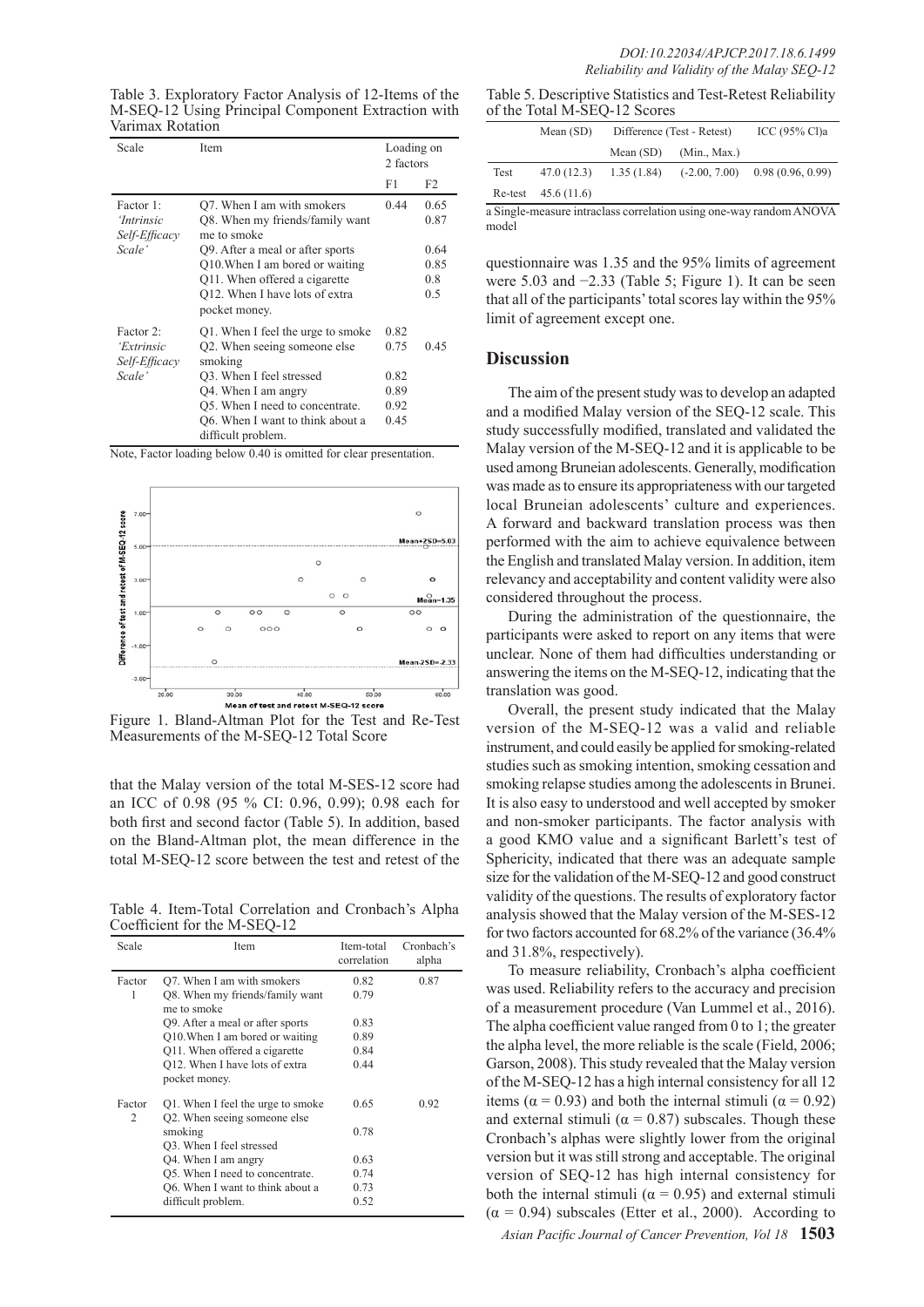#### *Tajidah Talip et al*

Schmitt (1996), a Cronbach's alpha of 0.70 or more was considered acceptable (Schmitt, 1996), this therefore confirmed the adequacy of the internal consistencies of the M-SEQ-12 scales.

Nevertheless, the value of the Cronbach's alpha for both internal and external scale in our study was higher compared to those obtained in the Chinese-translated version of SEQ-12 (internal stimuli ( $\alpha$  = 0.88) and external stimuli ( $\alpha = 0.77$ ) subscales) (Leung et al., 2008) and Thailand-translated version (internal stimuli ( $\alpha$  = 0.92) and external stimuli ( $\alpha$  = 0.92) subscales) (Wongsaeng, 2015). Thus, our results seem to be comparable to those obtained in developed nations, and in some instances higher than those obtained in developing countries (Christie and Etter, 2001).

Interestingly, our Malay version of the M-SEQ-12 had an ICC of 0.98; 0.98 each for internal and external stimuli subscales, which was higher compared to those obtained from the original version, where the test-retest correlation coefficients were 0.95 and 0.93 for the internal and external stimuli subscales, respectively (Etter et al., 2000). This therefore demonstrates that M-SEQ-12 has an excellent test-retest reliability.

In addition, based on the Bland-Altman plot, the mean difference in the total M-SEQ-12 scores between the test and the retest was 1.35, indicating good agreement between both test and retest administrations of the M-SEQ-12 questionnaire. Only one score lay outside the 95% limits of agreement and the rest of the test and retest scores lay within the 95% limits of agreement. This further suggested complete agreement between the results.

#### *Limitations of the study*

Several limitations were encountered. Firstly, the findings have limited generalizability as only two government schools were selected and sample size was rather small. Secondly is the absence of concurrent validity assessment. Lastly, our sample was rather homogenous in terms of ethnicity as majority of participants were Malay.

In conclusions, assessing the reliability and validity of the modified and translated version is important for development of tailored interventions based on individual needs. This measure may be utilized for smoking-related studies such as smoking intention, smoking cessation and smoking relapse studies among the adolescents in Brunei. The items should be able to convey the breath of the construct, at the same time its psychometric properties. The translated version accomplishes both goals. Results of coefficient alphas were good, showing between 0.87-0.92, indicating a good internal consistency and test-retest reliability were excellent, indicating high intraclass reliability. In conclusion, our study demonstrated that the Malay version of the M-SEQ-12 is a reliable and valid measure of self-efficacy towards smoking for use among secondary students in Brunei. This is important in light of the recognition that reduction of smokers in Brunei is an important national health agenda. However, future research should involve larger, diverse and heterogeneous samples to rule out the effect of sample homogeneity on the results. For future studies, research on the concurrent validity of this measure is recommended.

There is no funder or sponsor for this work.

#### *Statement conflict of interest*

There is no honorarium or payment was given to the authors.

## **Acknowledgements**

We gratefully acknowledge the very helpful and supportive Ministry of Education, Department of School, school principals and participants. We would also like to thank Norashiekin Kifli (NS.K) and Eidda Matassan (E.M) for their technical assistance, and Hafizah Matzini (H.M) for their secretarial assistance.

## **References**

- Al-Dubaai SA, Alshagga MA, Rampal KG, Sulaiman NA (2012). Factor structure and reliability of the Malay version of the perceived stress scale among Malaysian medical students. *Malays J Med Sci*, **19**, 43-9.
- Bland JM, Altman DG (1986). Statistical methods for assessing agreement between two methods of clinical measurement. *Lancet*, **327**, 307–10.
- Cha ES, Kim KH, Erlen JA (2007). Translation of scales in cross-cultural research: Issues and techniques. J *Adv Nurs*, **58**, 386–95.
- Christie DH, Etter JF (2001). Validation of English-language versions of three scales measuring attitudes towards smoking, smoking-related self-efficacy and the use of smoking cessation strategies. *Addict Behav*, **26**, 981–8.
- Etter J, Bergman MM, Humair JP, Perneger TV (2000). Development and validation of a scale measuring self-efficacy of current and former smokers. *Addiction*, **95**, 901–13.
- Field A (2006). Reliability analysis. Discovering statistics using SPSS, **8057**, pp 1–7.
- Freedman KS, Nelson NM, Feldman LL (2012). Smoking initiation among young adults in the United States and Canada, 1998-2010: A systematic review. *Prev Chronic Dis*, **9**, E05.
- Garson GD (2008). Topics in multivariate analysis. In 'Statnotes', **9**, pp 1–21.
- Golestan S, Abdullah HB (2015). Self-efficacy as a moderator in the relationship between peer pressure and family smoking, and adolescent cigarette smoking behavior. *Asian Soc Sci*, **11**, 84.
- Hiemstra M, Otten R, de Leeuw RN, van Schayck OC, Engels RC (2011). The changing role of self-efficacy in adolescent smoking initiation. *J Adolesc Health*, **48**, 597–603.
- Lazuras L, Eiser JR, Rodafinos A (2009). Predicting Greek adolescents' intentions to smoke: a focus on normative processes. *Health Psychol*, **28**, 770–8.
- Leung DYP, Chan SSC, Lau CP, Wong V, Lam TH (2008). An evaluation of the psychometric properties of the Smoking Self-Efficacy Questionnaire (SEQ-12) among Chinese cardiac patients who smoke. *Nicotine Tob Res*, **10**, 1311–8.
- Ministry of Heallth (2013). Brunei Darussalam national multisectoral action plan for the prevention and control of non-communicable disease (BruMAP-NCD). Bandar Seri Begawan, pp 14.
- Rahman MM, Ahmad SA, Karim MJ, Chia HA (2011). Determinants of smoking behaviour among secondary school students in Bangladesh. *J Community Health*, **36**, 831–8.
- Schmitt N (1996). Uses and abuses of coefficient alpha. *Psychol*